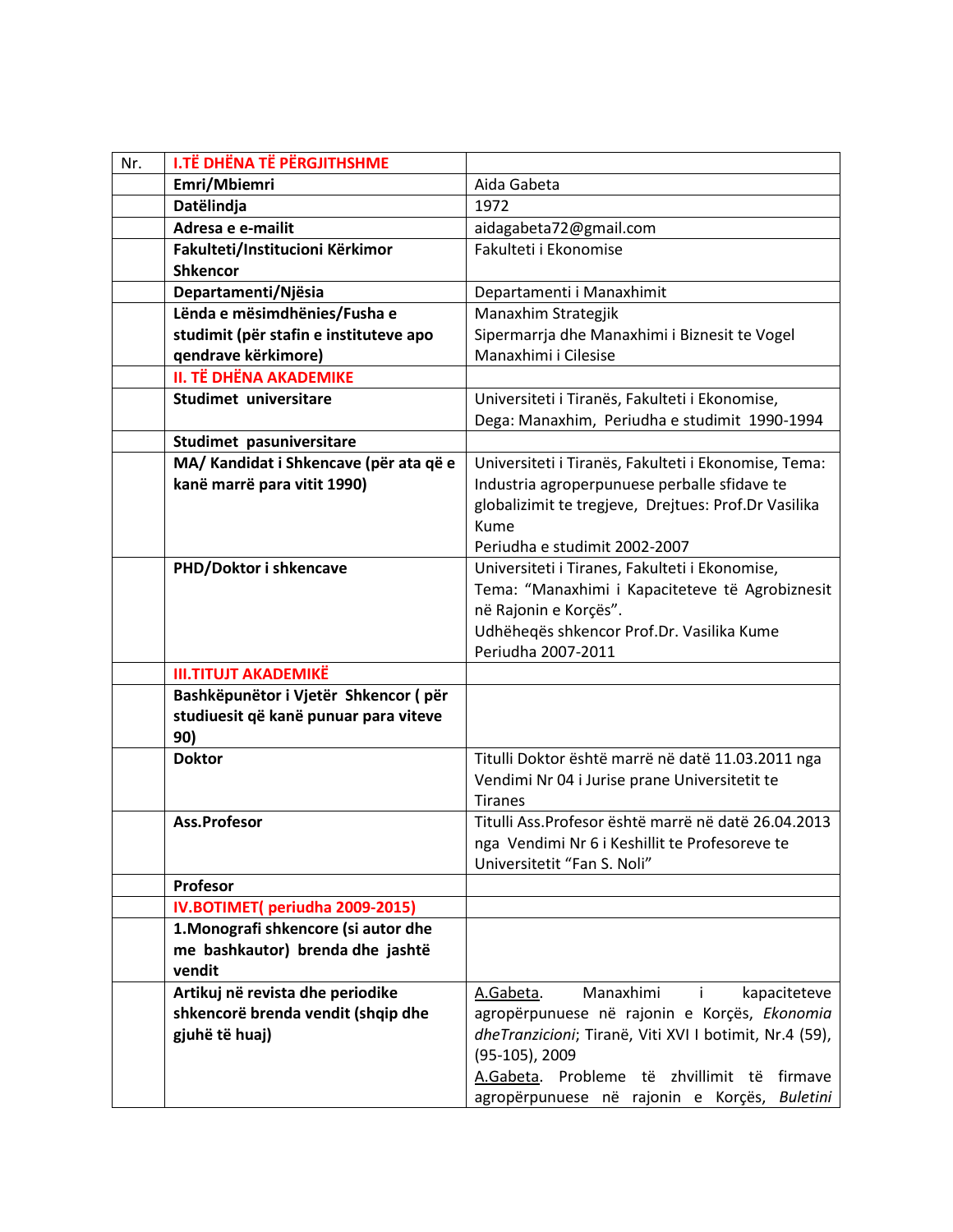|                                  | Shkencor (seria e shkencave të zbatuara)                 |
|----------------------------------|----------------------------------------------------------|
|                                  | Universitetit "Fan S. Noli", Korçë, Viti XIV i botimit,  |
|                                  |                                                          |
|                                  | Nr.18, (137-146), 2009, ISSN 2078-7111.                  |
|                                  | A.Gabeta, M.Cini, E.Dhimitri. Analiza krahasuese e       |
|                                  | disa prej industrive agropërpunuese shqiptare me         |
|                                  | ato të BE-së, Buletini Shkencor (seria e shkencave të    |
|                                  | zbatuara) i Universitetit "Fan S. Noli", Korçë, Viti XVI |
|                                  | i botimit, Nr.22, (155-166), 2011, ISSN 2078-7111.       |
|                                  | M.Bello, A.Gabeta, E.Dhimitri. Vështirësitë e            |
|                                  | financimit të SME-ve dhe sfidat për të ardhmen,          |
|                                  | Revista Shqiptare Social Ekonomike e Qendres             |
|                                  | Shqiptare për Kërkime Ekonomike, Tiranë, Viti XVIII      |
|                                  | i botimit, Nr.1(70), (143-148), 2012, ISSN 2222-         |
|                                  | 5846.                                                    |
|                                  | A.Gabeta, M.Bello, E.Dhimitri. Bizneset e vogla dhe      |
|                                  |                                                          |
|                                  | problemet e zhvillimit të tyre, Revista Shqiptare        |
|                                  | Social Ekonomike e Qendres Shqiptare për Kërkime         |
|                                  | Ekonomike, Tiranë, Viti XVIII i botimit, Nr.2(71), (93-  |
|                                  | 100), 2012, ISSN 2222-5846.                              |
| Artikuj dhe periodike në revista | A.Gabeta, F.Çuçllari, M.Cini. The Challenges and the     |
| shkencorë jashtë vendit          | Strategies of the Albanian Agro-Processing Industry      |
|                                  | in the Process of Globalization of Trades (Region of     |
|                                  | Korça), Journal for Economics and Management             |
|                                  | Science of Faculty of Economics, South-Western           |
|                                  | University-Blagoevgrad, Vol.V, Nr 4, (98-105), 2009,     |
|                                  | ISSN: 1312-594X                                          |
|                                  | F.Çuçllari, M.Cini, A.Gabeta. Labour market and          |
|                                  | human resources development. An analysis of              |
|                                  | findings from the Albanian survey of human               |
|                                  | resources development, European Research Studies         |
|                                  | Indeksuarnga<br>Journal,<br>American<br>Economic         |
|                                  | Association, EconLit, JEL, EBSCO, SSRN, RePEc;           |
|                                  | Greqi, Vol. XIII, Issue 1, (119-128), 2010, ISSN: 1108-  |
|                                  | 2976                                                     |
|                                  | M.Cini, F.Cucllari, A.Gabeta. Trends and future          |
|                                  |                                                          |
|                                  | prospects of training and development in Albania,        |
|                                  | Transformations in Business & Economics, Vilnius         |
|                                  | University, Indeksuar nga ISI Master Journal List        |
|                                  | (Web of Science), IBSS, EconLit, JEL, Social Sciences    |
|                                  | Citation Index, Social Scisearch, Journal Citation       |
|                                  | Reports/Social Sciences Edition, SCOPUS, Vol. 10,        |
|                                  | No. 2 (23), (137-150), 2011, ISSN 1648-4460, ISI         |
|                                  | Impact Factor 1.67.                                      |
|                                  | A.Gabeta, E.Dhimitri. The problems of the Albanian       |
|                                  | agro-industry through analysis of exports-imports        |
|                                  | and competitive environment (Region of Korca),           |
|                                  | Journal of Knowledge Management, Economics and           |
|                                  | Information Technology, Indeksuarnga Directory of        |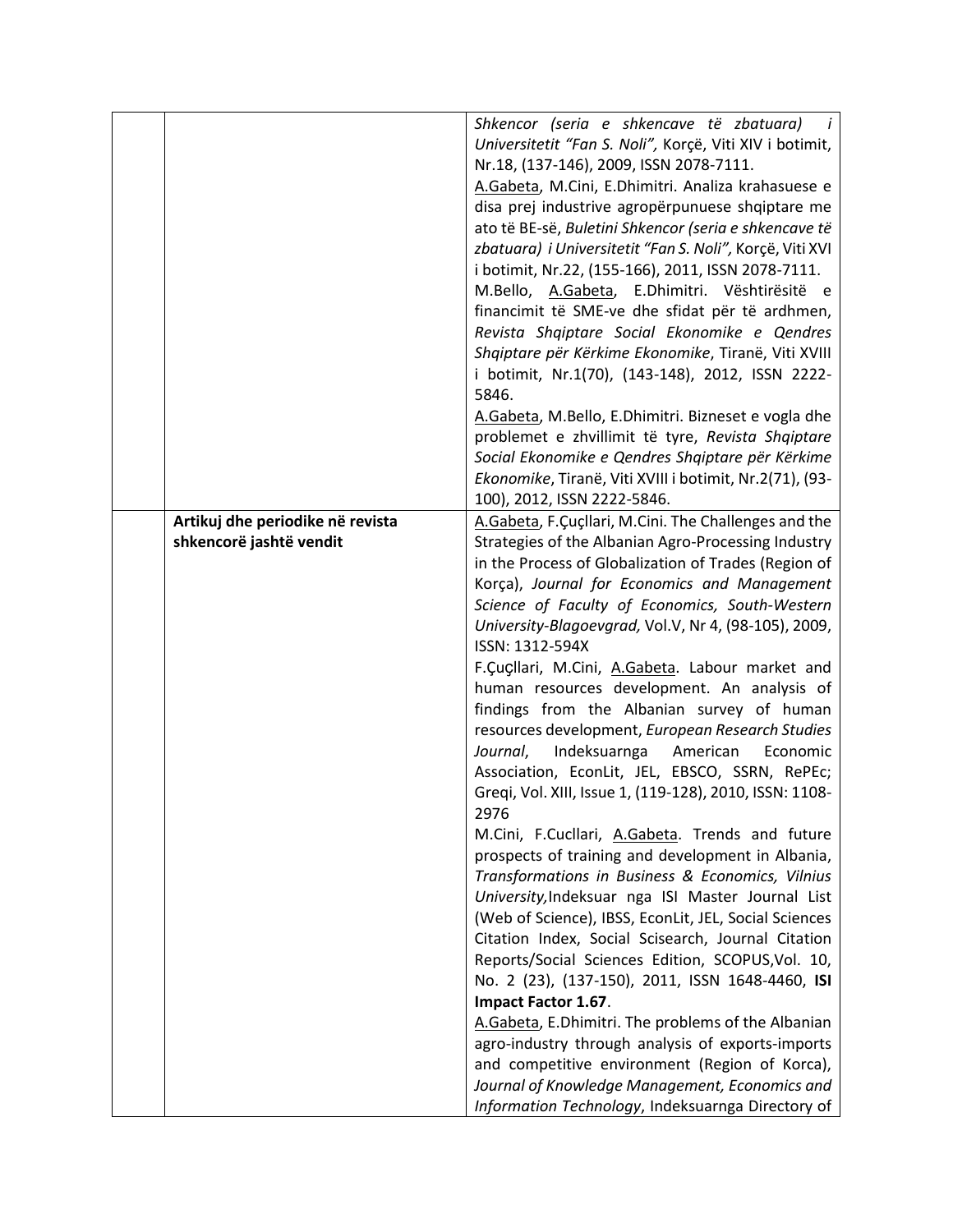|                                        | Open Access Journals, EconLit, RePEc, EBSCO             |
|----------------------------------------|---------------------------------------------------------|
|                                        | Publishing, Index Copernicus, Vol.II, Issue no. 6,      |
|                                        | 2012, ISSN 2069-5934, IDEAS/RePEc Impact Factor         |
|                                        | 0.025.                                                  |
|                                        | E.Dhimitri, A.Gabeta, M.Bello. Strategic Orientation    |
|                                        | of the Solid Waste Management (Case Study Korca         |
|                                        | Region/Albania), The USV Annals of Economics and        |
|                                        | Public Administration, Indeksuar nga RePEc, DOAJ,       |
|                                        | EBSCO, Cabell's Directory, Vol. 12, Issue 2(16), 2012,  |
|                                        | ISSN 2285-3332, ISSN-L 2285-3332, IDEAS/RePEC           |
|                                        | <b>Impact Factor 0.008</b>                              |
|                                        | E.Shkira, A.Gabeta. Management and Marketing in         |
|                                        | Korca Tourist Destination, Manager Journal,             |
|                                        | indeksuar nga RePEc Database, CEEOL Database,           |
|                                        | EBSCO-CEEAS Database, No 16, 2012, ISSN-L 1453-         |
|                                        | 0503, ISSN (e) 2286-170X, ISSN (p) 1453-0503.           |
|                                        | A. Gabeta, M Cini, F. Cucllari. Food Supply Chain       |
|                                        | Management in Albania: Prospects and Challenges,        |
|                                        | International Journal of Agricultural and Statistical   |
|                                        |                                                         |
|                                        | Sciences, Vol II, No 1, (59-68), 2015, ISSN 0973-       |
|                                        | 1903. ISI Impact Factor 001                             |
|                                        | M Bello, A. Gabeta, E Dhimitri. The Factors that        |
|                                        | Affect the Economic Growth in Albania, Journal of       |
|                                        | Knowledge<br>Management, Economics<br>and               |
|                                        | Information Technology, Indeksuar nga Directory of      |
|                                        | Open Access Journals, EconLit, RePEc, EBSCO             |
|                                        | Publishing, Index Copernicus, Vol V, Issue no. 5,       |
|                                        | 2015, ISSN 2069-5934, IDEAS/RePEc Impact Factor         |
|                                        | 0.025.                                                  |
|                                        | Bello.<br>Dhimitri,<br>F.<br>A.Gabeta,<br>M<br>Regional |
|                                        | Development Theories and Models, a Comparative          |
|                                        | Analyse. Challenge of Regional Development in           |
|                                        | Albania, The USV Annals of Economics and Public         |
|                                        | Administration, Indeksuar nga RePEc, DOAJ, EBSCO,       |
|                                        | Cabell's Directory, Vol. 15, Issue 2(22), (50-59),      |
|                                        | 2016, ISSN 2285 - 3332, ISSN-L 2285 - 3332,             |
|                                        | IDEAS/RePEc Impact Factor 0.008.                        |
| <b>V.PJESËMARRJE NË AKTIVITETE</b>     |                                                         |
| <b>SHKENCORE (KOMBËTARE &amp;</b>      |                                                         |
| <b>NDËRKOMBËTARE)</b>                  |                                                         |
| Pjesëmarrje me referim në aktivitete   |                                                         |
| shkencore kombëtare (seminare,         |                                                         |
| kongrese, konferenca)                  |                                                         |
| Pjesëmarrje si moderator në aktivitete |                                                         |
| shkencore kombëtare (seminare,         |                                                         |
| kongrese, konferenca)                  |                                                         |
| Pjesëmarrje në aktivitete shkencore    |                                                         |
| kombëtare (seminare, kongrese,         |                                                         |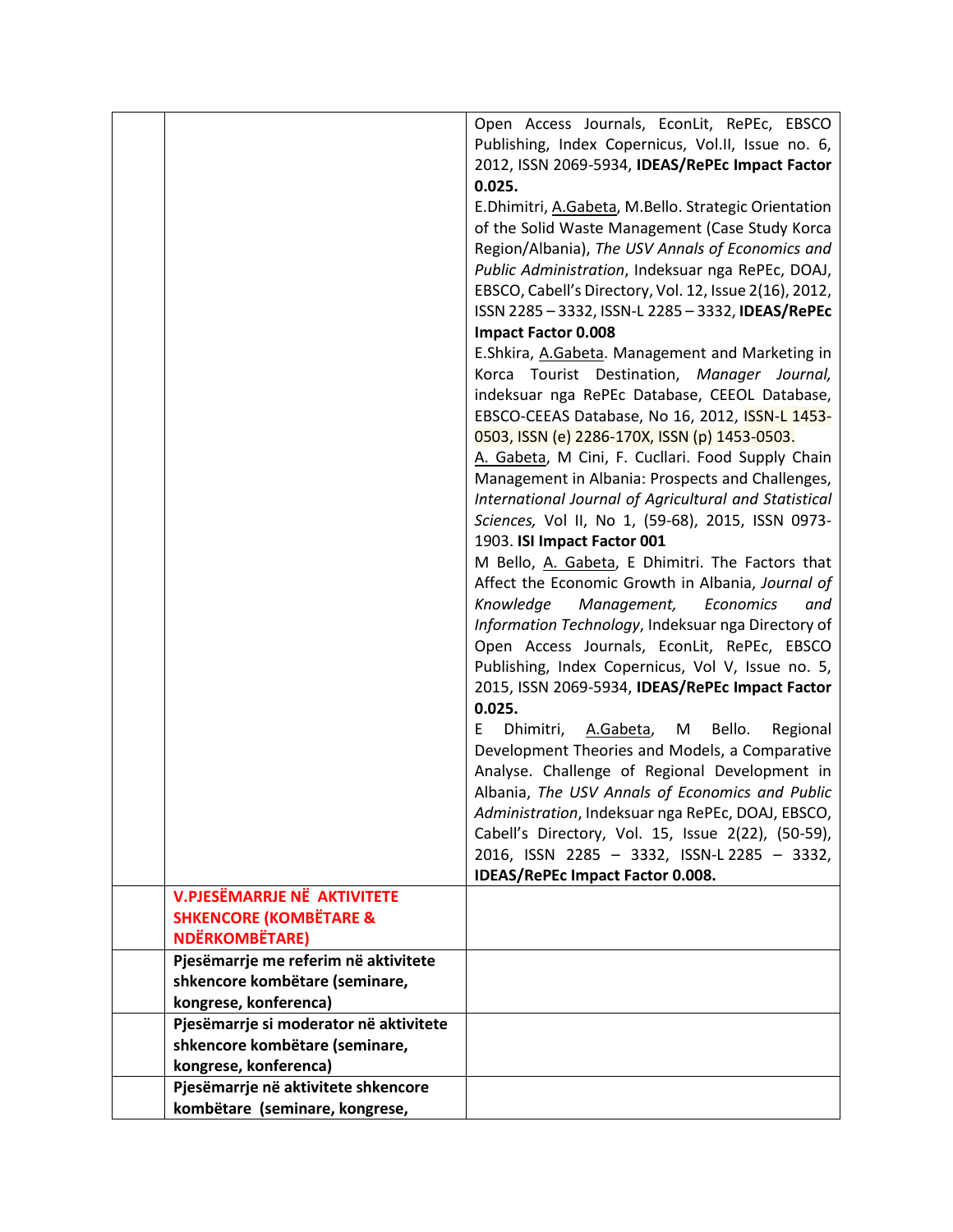| konferenca) si Drejtues shkencor ose |                                                                                                |
|--------------------------------------|------------------------------------------------------------------------------------------------|
| anëtar i Bordit Drejtues             |                                                                                                |
| Pjesëmarrje me referim në aktivite   | A.Gabeta, L.Alolli. "Challenges on the food industry                                           |
| shkencore ndërkombëtare (seminare,   | for the increase of the level of competitiveness                                               |
| kongrese, konferenca)                | (Region of Korca)", International Conference in                                                |
|                                      | Management and Finance, Proceedings, (112-115),                                                |
|                                      | 12-13 Mars 2009, Tiranë, Shqipëri.                                                             |
|                                      | A.Gabeta. "Challenges and strategies of the agro-                                              |
|                                      | processing industry in the process of globalization of                                         |
|                                      | trades", Fifth International of ASECU, 21-22 Maj                                               |
|                                      | 2009, Tiranë, Shqipëri.                                                                        |
|                                      | A.Gabeta. "Probleme të mungesës të strategjive                                                 |
|                                      | ndihmëse të clusterave dhe integrimit vertikal gjatë                                           |
|                                      | zhvillimit të firmave agropërpunuese në rajonin e                                              |
|                                      | Korçës", Takimi i Katërt Vjetor Ndërkombëtar i                                                 |
|                                      | Institutit Alb-shkenca "IASH 2009; Studiuesit                                                  |
|                                      | shqiptarë në rrjedhat e shkencës botërore, 31                                                  |
|                                      | Gusht-2 Shtator, Tetovë, Maqedoni.                                                             |
|                                      | F.Çuçllari, M.Cini, A.Gabeta. "Labour market and                                               |
|                                      | human resources development. An analysis of                                                    |
|                                      | findings from the Albanian survey of human<br>resources development", International Conference |
|                                      | on Applied Business and Economics; Proceedings,                                                |
|                                      | (111), TEI Kavala, 1-3 Tetor 2009, Kavala, Greqi, ISSN                                         |
|                                      | 1108-2976.                                                                                     |
|                                      | M.Bello, A.Gabeta. "Tourism on the way on                                                      |
|                                      | competitiveness and sustainability in the region of                                            |
|                                      | Korca", Second International Scientific Conference;                                            |
|                                      | Economic Policy and EU Integration, Proceedings,                                               |
|                                      | (69-70), 11-13 Qershor 2010, Durrës, Shqipëri, ISBN                                            |
|                                      | 978-99956-818-7-6                                                                              |
|                                      | E.Dhimitri, A.Gabeta. "The importance of public-                                               |
|                                      | private partnership, difficulties and challenges. Case                                         |
|                                      | study Municipality of Korca", International Scientific                                         |
|                                      | Conference; South Eastern part of Albania for the                                              |
|                                      | Possibilities & Challenges of Albania and Western                                              |
|                                      | towards the<br>Balkan<br>Countries<br>Integration                                              |
|                                      | Processes, Proceedings, (223-229), 29-30 Tetor<br>2010, Korçë, Shqipëri.                       |
|                                      | A.Gabeta, M.Bello. "Management of Food Supply                                                  |
|                                      | Chain in the Region of Korca", First International                                             |
|                                      | Conference of Agriculture, Food and Environment,                                               |
|                                      | Proceedings, (20-26), 27-28 Maj 2011, Korcë,                                                   |
|                                      | Shqipëri.                                                                                      |
|                                      | E.Dhimitri, A.Gabeta, M.Bello. "The efficiency in the                                          |
|                                      | use of the budget expenditures of the local                                                    |
|                                      | government<br>through<br>the<br>participation<br>οf                                            |
|                                      | stakeholders",<br>Fourth<br>International<br>Scientific                                        |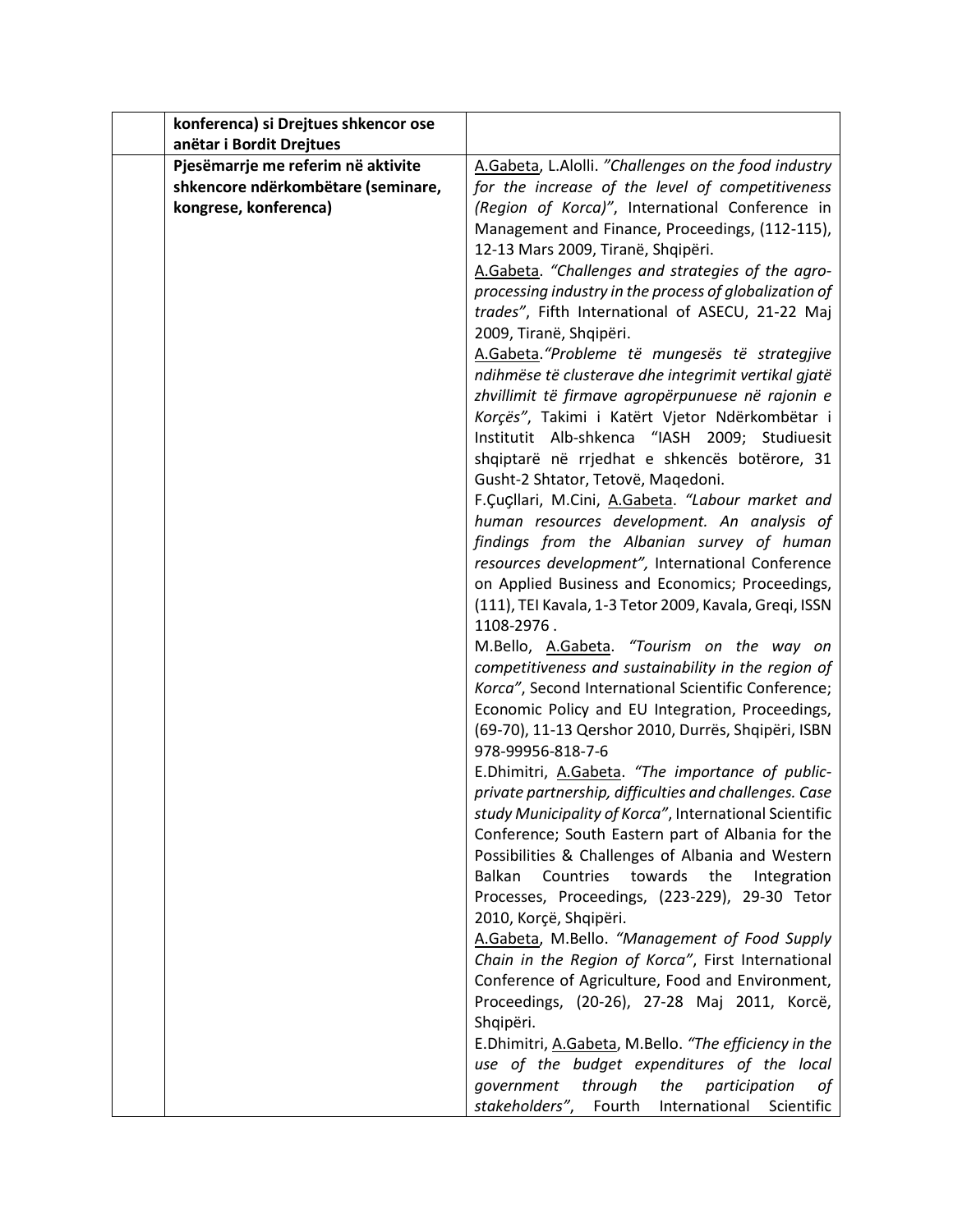|  | Conference on "Economic & Social Challenges 2011,                                                  |
|--|----------------------------------------------------------------------------------------------------|
|  | Globalization and Sustainable Development",                                                        |
|  | Proceedings, (231-237), 9-10 Dhjetor 2011, Tiranë,                                                 |
|  | Shqipëri.                                                                                          |
|  | A.Gabeta, M.Bello, E.Dhimitri. "Challenges of                                                      |
|  | Albanian Agribusiness Sector for the Increase of                                                   |
|  | Competitiveness", Ninth AIMS International                                                         |
|  | Conference on Management, AIMS International,                                                      |
|  | Proceedings, (1306-1313), 1-4 Janar 2012, Pune,                                                    |
|  | Indi.                                                                                              |
|  | M.Bello, A.Gabeta, M.Cini. "Euroisation of the                                                     |
|  | Albanian economy-a close reality and an irreversible                                               |
|  | process", Ninth AIMS International Conference on                                                   |
|  | Management, AIMS International, Proceedings,                                                       |
|  | (401-405), 1-4 Janar 2012, Pune, Indi.                                                             |
|  | A.Gabeta, E.Dhimitri. "Small Business in Albania and                                               |
|  | Motives of their Bankruptcy", MIBES-ESDO                                                           |
|  | International Conferences, Proceedings, (129-140),                                                 |
|  | 25-27 Maj 2012, Larissa, Greqi.                                                                    |
|  | A.Gabeta, E.Polena, E.Dhimtri. "The Situation of                                                   |
|  | Small and Medium Enterprises in Albania", The                                                      |
|  | International Conference in Economics<br>and                                                       |
|  | Administration, ICEA-FAA, Proceedings, (219-231),                                                  |
|  | 8-9 Qershor 2012, Bukuresht, Rumani.                                                               |
|  | M.Bello, A.Gabeta, E.Dhimitri, E.Dollija. "Albanian                                                |
|  | Health Care Reform, a Necessity and Way of no                                                      |
|  | Return", The International Conference in Economics                                                 |
|  | and Administration, ICEA-FAA, Proceedings, (41-                                                    |
|  | 49), 8-9 Qershor 2012, Bukuresht, Rumani.                                                          |
|  | F.Çuçllari, M.Cini, A.Gabeta. "The impact of human                                                 |
|  | resources management on the performance of                                                         |
|  | small and medium enterprises in Albania", 2nd                                                      |
|  | International Conference<br>on Manufacturing                                                       |
|  | <b>Engineering</b><br>Management,<br>&<br>Faculty<br>οf                                            |
|  | Manufacturing Technologies, Sllovaki, Proceedings,<br>(56-58), 5-7 Dhjetor 2012, Presov, Sllovaki, |
|  | ISBN978-80-553-1216-3.                                                                             |
|  | A.Gabeta, E.Shkira. "Strategic Problems in Public                                                  |
|  | and Non-Profit Organizations in Albania", Tenth                                                    |
|  | AIMS International Conference on Management,                                                       |
|  | AIMS International, Proceedings, (3526-3531), 6-9                                                  |
|  | Janar 2013, IIM, Bangalore, Indi.                                                                  |
|  | E.Shkira, A.Gabeta. "Managing of Services Quality in                                               |
|  | the Restaurants of Korca Region", Tenth AIMS                                                       |
|  | International Conference on Management, AIMS                                                       |
|  | International, Proceedings, (3101-3107), 6-9 Janar                                                 |
|  | 2013, IIM, Bangalore, Indi.                                                                        |
|  |                                                                                                    |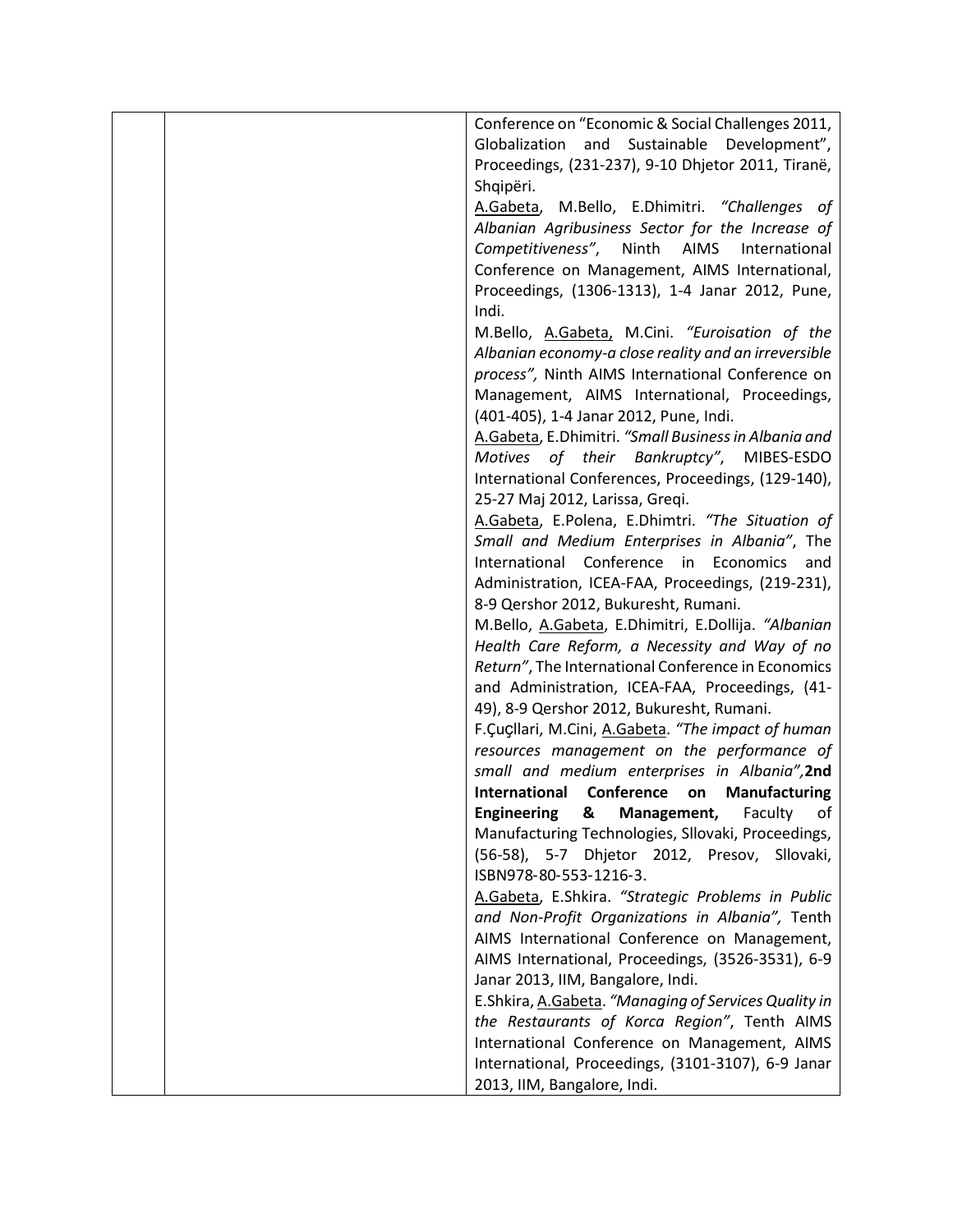|                                        | M.Cini, F.Çuçllari, A.Gabeta. "Age management in                      |
|----------------------------------------|-----------------------------------------------------------------------|
|                                        | Albanian SMEs", 2nd International<br>Scientific                       |
|                                        | Conference<br>Economic<br>Social<br>and                               |
|                                        | Development, Faculty of Commercial and Business                       |
|                                        | Sciences, Slovenia, 4-5 Prill 2013, Paris, Francë.                    |
|                                        | A.Gabeta, M.Bello. "New Public Management",                           |
|                                        | Twelfth AIMS International Conference<br>on                           |
|                                        | Management, AIMS International, Proceedings,                          |
|                                        | (1701-1704), 2-5 Janar 2015, IIM, Kozhikode, Indi.                    |
|                                        | M.Bello, A.Gabeta. "The Budgetary Deficit and the                     |
|                                        | Public Debt in Albania", Twelfth AIMS International                   |
|                                        | Conference on Management, AIMS International,                         |
|                                        | Proceedings, (501-506), 2-5 Janar 2015, IIM,                          |
|                                        | Kozhikode, Indi.                                                      |
|                                        | E.Dhimitri, A.Gabeta, M.Bello. "Importance of                         |
|                                        | Public Participation in Budgeting Process in Local                    |
|                                        | Government (case study Region of Korca)",                             |
|                                        | Konferencë Ndërkombëtare "Ditët e studimeve                           |
|                                        | shqiptare", Universiteti Europian i Tiranës, prill                    |
|                                        | 2016, Tiranë, Shqipëri.                                               |
|                                        | E.Dhimitri, A.Gabeta. "Agricultural Sector and                        |
|                                        | Economic Development in Albania",<br>10th                             |
|                                        | International Congress on<br>Social Sciences,                         |
|                                        | University of Complutense, 23-24 shtator 2016,                        |
|                                        |                                                                       |
|                                        | Madrid, Spanjë.<br>E.Dhimitri, A.Gabeta. "Social-Economic Disparities |
|                                        | and Regional Development in Albania", The                             |
|                                        | International Conference in Economics                                 |
|                                        | and                                                                   |
|                                        | Administration, ICEA - FAA, 4-5 nëntor 2016,<br>Bukuresht, Rumani.    |
|                                        |                                                                       |
| Pjesëmarrje si moderator në aktivitete |                                                                       |
| shkencore ndërkombëtare (seminare,     |                                                                       |
| kongrese, konferenca)                  |                                                                       |
| Pjesëmarrje në aktivitete shkencore    |                                                                       |
| ndërkombëtare (seminare, kongrese,     |                                                                       |
| konferenca) si Drejtues shkencor ose   |                                                                       |
| anetar i bordit drejtues               |                                                                       |
| <b>VI.PJESËMARRJA NË PROJEKTE</b>      |                                                                       |
| <b>KËRKIMORE-SHKENCORE (KOMBËTARE</b>  |                                                                       |
| <b>E NDËRKOMBËTARE)</b>                |                                                                       |
| Pjesëmarrja në Projekte Kombëtare      |                                                                       |
| Pjesëmarrja në Projekte                |                                                                       |
| Ndërkombëtare                          |                                                                       |
| <b>VII.EKSPERIENCA TË MOBILITETIT</b>  |                                                                       |
| <b>NDËRKOMBËTAR SI KËRKUES</b>         |                                                                       |
| <b>SHKENCOR</b>                        |                                                                       |
|                                        |                                                                       |